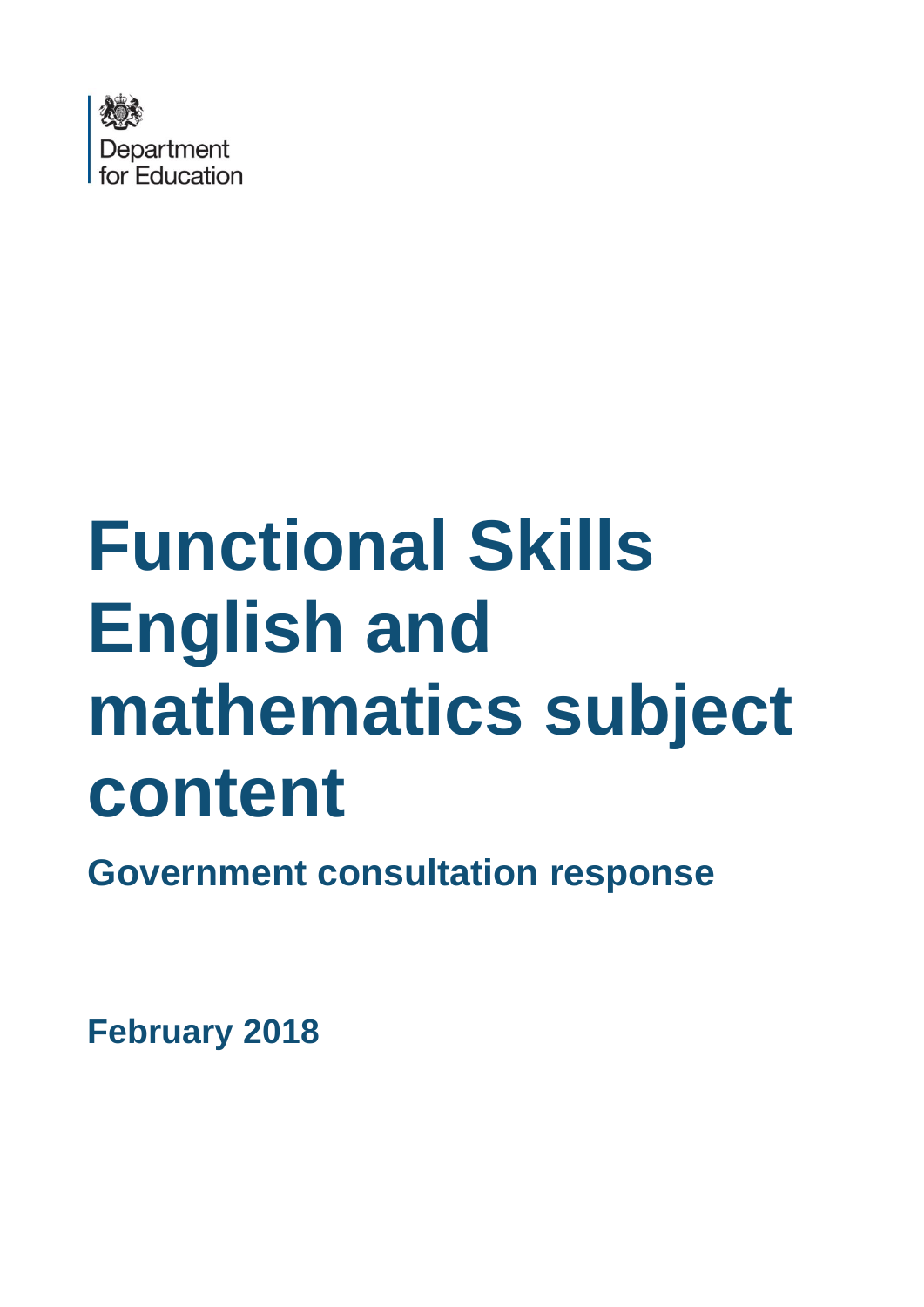# **Contents**

| Introduction                                                | 3              |
|-------------------------------------------------------------|----------------|
| Overview of reform                                          | 5              |
| Summary of responses received and the Government's response | 6              |
| Question analysis                                           | 7              |
| Knowledge and understanding for Functional Skills           | $\overline{7}$ |
| Supporting progression to higher levels of study            | 8              |
| Literacy and numeracy needed for employment                 | 111            |
| Securing progression into further study                     | 133            |
| Assurance that knowledge is built on and represented        | 144            |
| Conclusion and next steps                                   | 155            |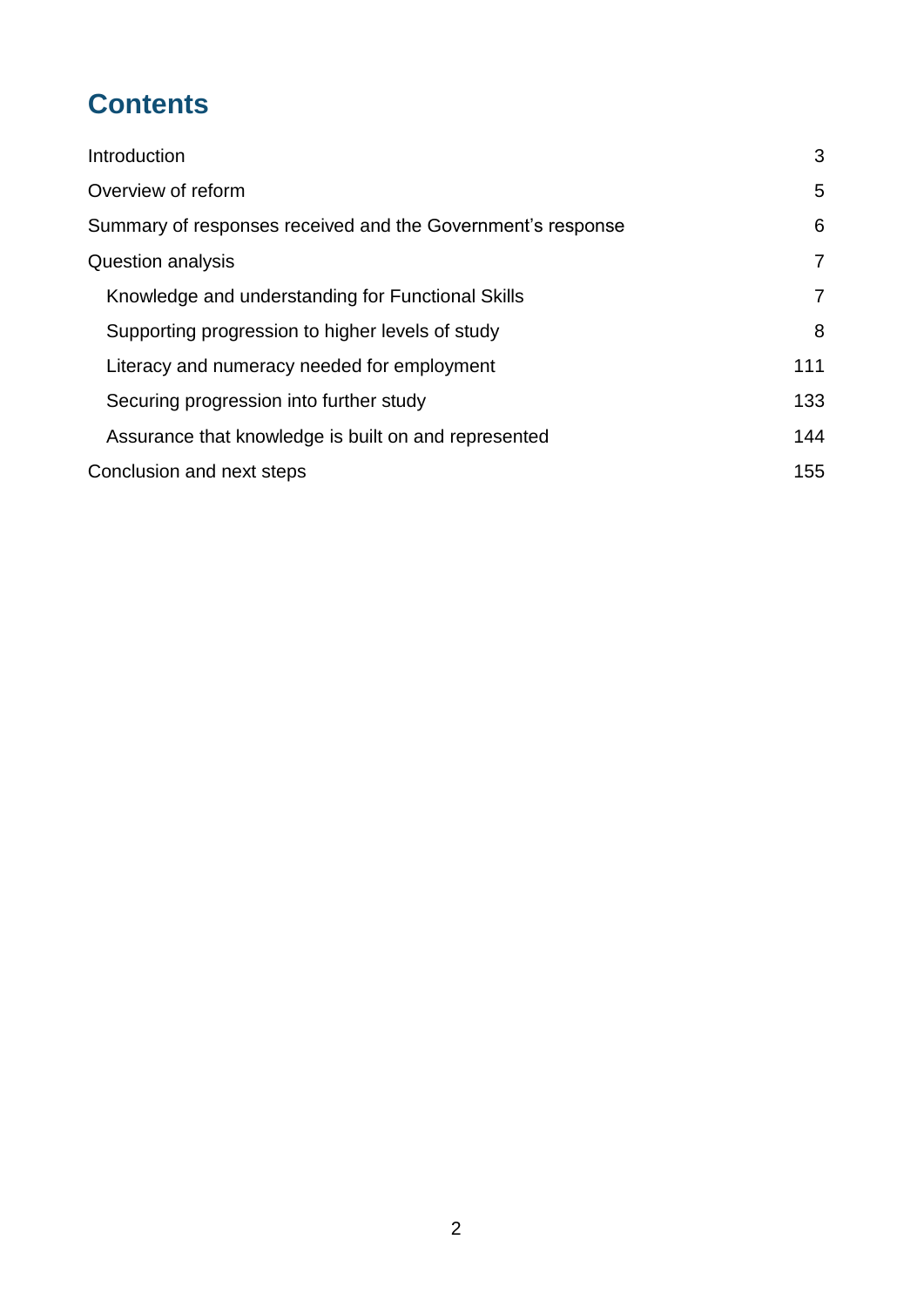# <span id="page-2-0"></span>**Introduction**

On 12 September 2017 the Department for Education published a consultation on the proposed reformed subject content for English and mathematics Functional Skills. The proposed subject content aims to improve the relevance of these qualifications, thereby increasing their recognition, credibility and value in the labour market. The consultation sought views on the following questions:

- whether the proposed subject content covers the appropriate knowledge and understanding for Functional Skills in these subjects;
- whether at Entry Levels, the content covers the key elements of literacy and numeracy needed to support students to progress to higher levels of study in English and mathematics;
- whether at Levels 1 and 2, the content covers the key elements of literacy and numeracy needed for employment;
- whether at Levels 1 and 2, the proposed qualifications secure sound progression for the purposes of progression into further study;
- whether the proposed subject content provides assurance that essential knowledge taught in earlier levels is built upon and represented adequately;
- whether any of the proposals have the potential to have a disproportionate impact, positive or negative, on specific groups of students, in particular the 'protected characteristic' groups. (The protected characteristics are age, disability, gender reassignment, race, religion or belief, sex, sexual orientation, marriage and civil partnership, and pregnancy and maternity).

The consultation ran for eight weeks until 7 November 2017. It received 333 responses from further and higher education institutions, apprenticeships providers, employers, subject experts, practitioners, providers and Awarding Organisations. All 333 respondents responded to all six questions posed.

Of the responses we received for the consultation:

- 83 were submitted on behalf of further education institutions;
- 49 were submitted on behalf of apprenticeships providers;
- 35 were submitted by practitioners;
- 31 were submitted by subject experts;
- 29 were submitted by those in other categories (councils, charities, forums and membership organisations);
- 29 were submitted by those in adult community learning;
- 28 were submitted on behalf of providers;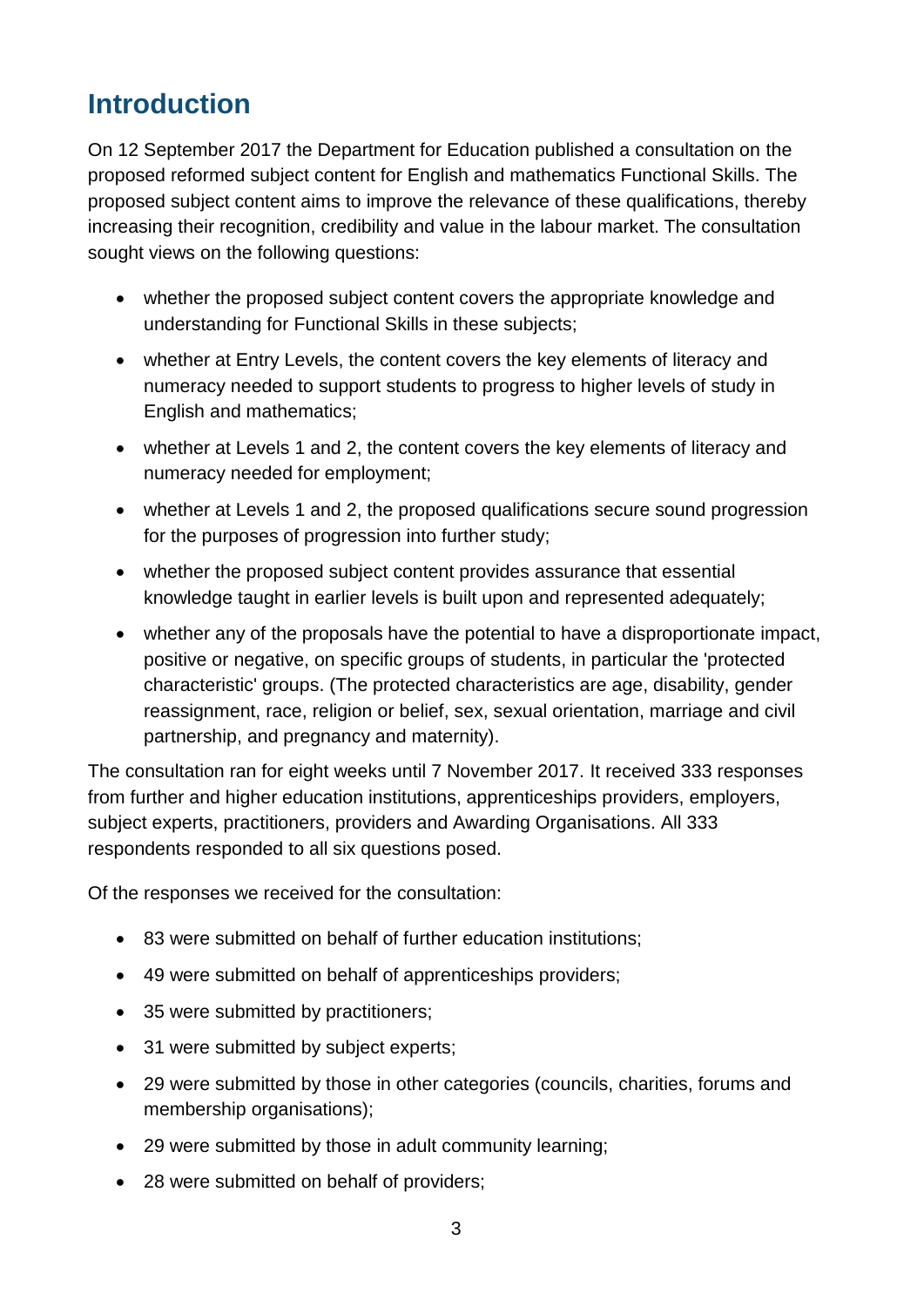- 15 were submitted on behalf of employer/business sectors;
- 13 were submitted on behalf of Awarding Organisations;
- 9 were submitted on behalf of higher education establishments;
- 5 were submitted on behalf of those in prison education;
- 5 were submitted by organisations representing teachers; and
- 2 were submitted by students.

The Office of Qualifications and Examinations Regulation (Ofqual) consulted separately on Functional Skills technical assessment arrangements.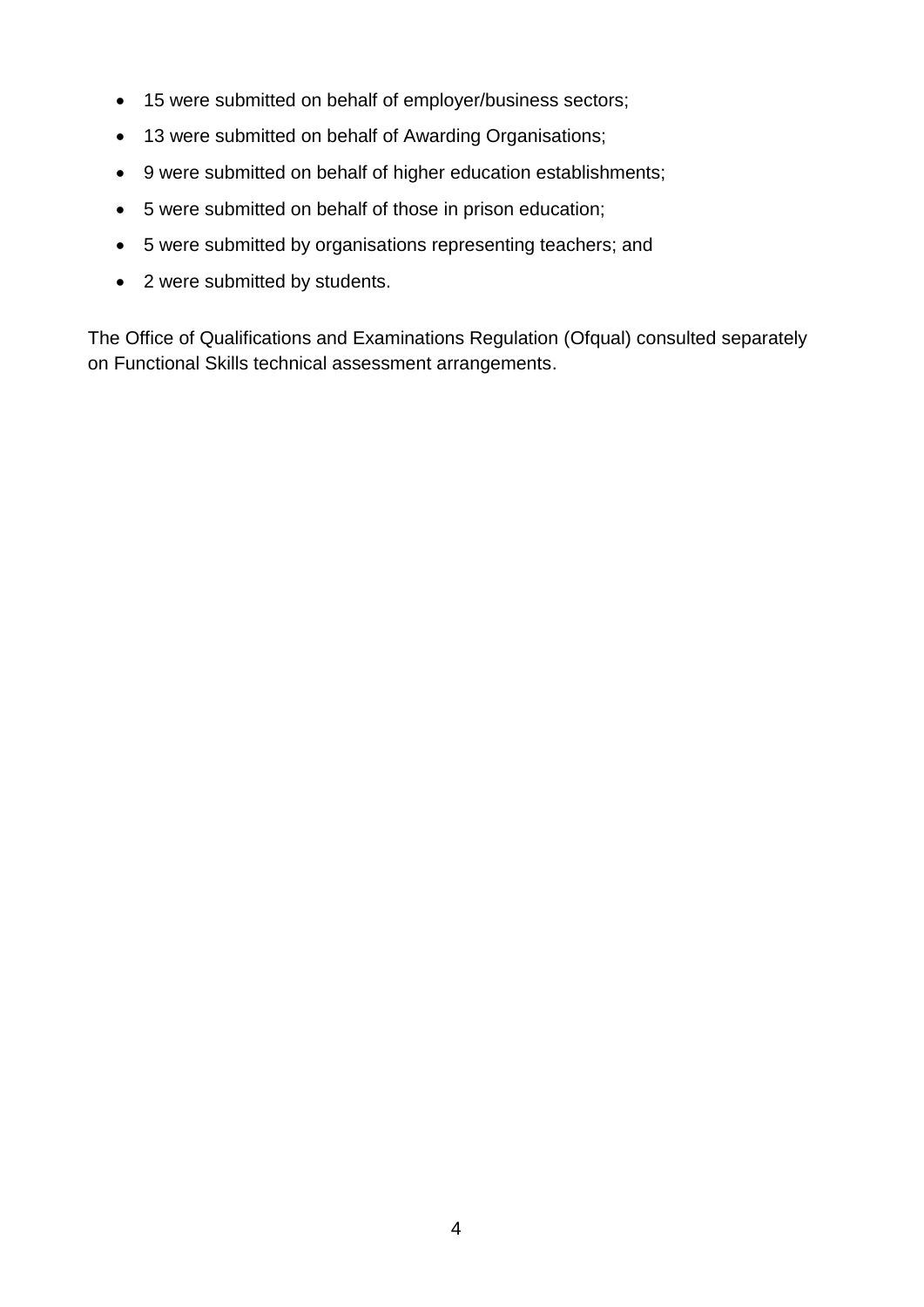## <span id="page-4-0"></span>**Overview of reform**

English and mathematics Functional Skills are qualifications that offer an accessible and practical route for students who want to develop and improve their skills in these subjects. They are studied primarily by students who are over the age of 16 and in a range of settings, including in further education colleges, adult and community settings, the workplace and prisons. Introduced in 2010, the Government is reforming these qualifications to ensure they equip students with the skills and knowledge that prepares them for work and life, and to improve their recognition and credibility with employers. Working with Ofqual, the Government will also ensure that the changes can be properly regulated and that the current regulations are tightened to strengthen comparability between Awarding Organisations.

As part of the reform process, we worked with sector stakeholders and subject experts to review and revise the content of these qualifications. The revised subject content – on which this consultation response is focused – sets out the learning aims, requirements and standards expected at each Functional Skills qualification level. We will also fund additional continuing professional development to enable teachers to adapt to the new content prior to introduction.

These improvements represent the most significant changes to Functional Skills qualifications since their introduction in 2010. They support the delivery of our Industrial Strategy ambitions to build a world-class technical education system and ensure that everyone can improve their skills throughout their lives, increasing their earning power and opportunities for better jobs.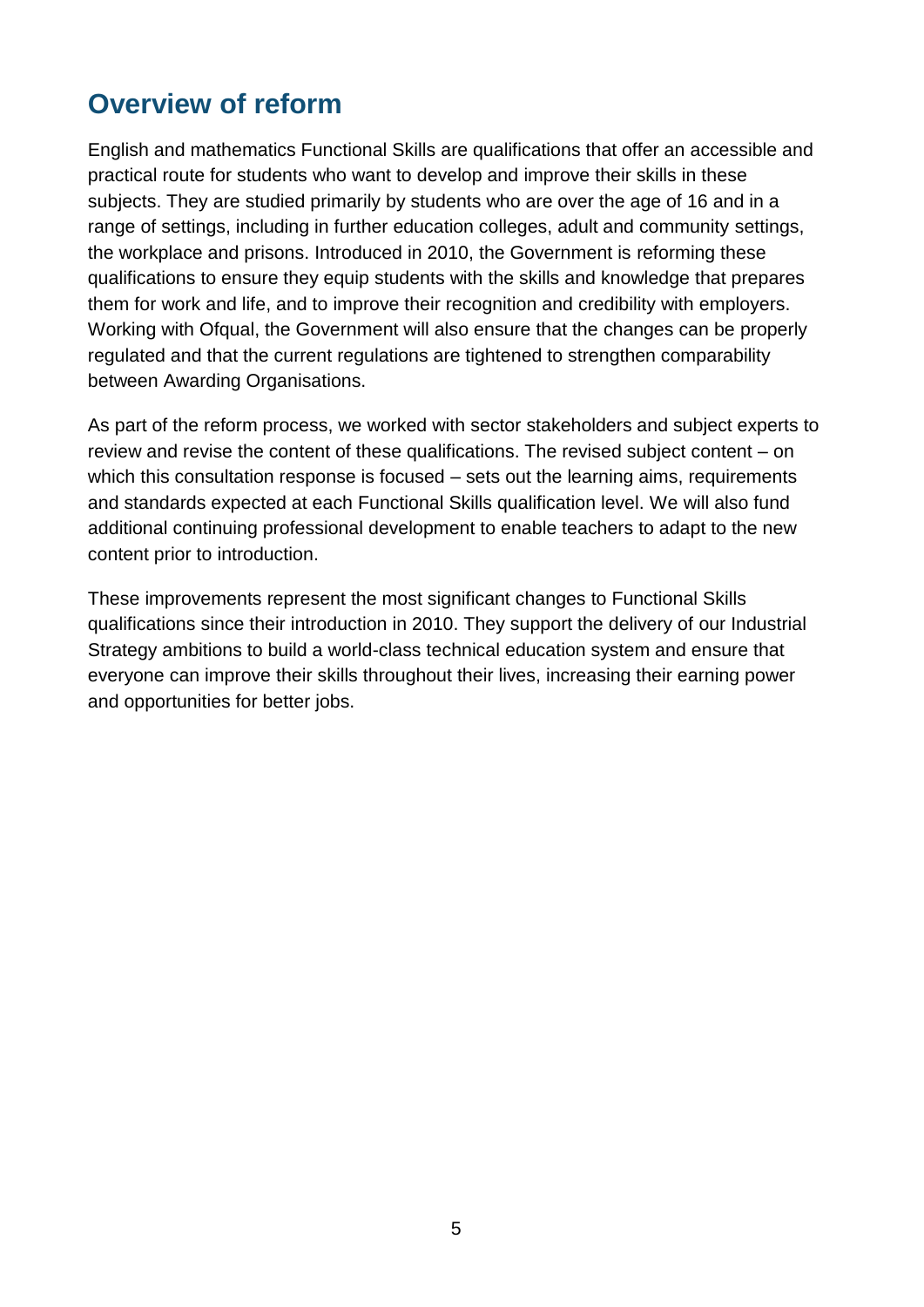## <span id="page-5-0"></span>**Summary of responses received and the Government's response**

The sections below set out the views of those responding to the consultation on the revised English and mathematics Functional Skills subject content. It also outlines the decisions that have been taken to finalise the content in these subjects.

The written responses and the views expressed by subject experts and other respondents during the consultation period and throughout the development process have been important in shaping and strengthening the content. The Department has also worked closely with Ofqual to ensure that the subject content can be regulated, taking into account the views of Awarding Organisations.

We received a number of specific suggested amendments and clarifications to the subject content. Each suggestion has been considered when producing the final subject content documents for English and mathematics.

The main issues which attracted comment included: the use of aids to support spelling, grammar and calculations; the distinction between subject content levels, particularly between Entry Level 3 and Level 1; the number of guided learning hours; and the inclusion of spelling lists based on a structured teaching of phonics approach for the reading and writing English subject content at Entry Levels. These concerns have been addressed in detail further within this response.

This analysis does not include issues mentioned by respondents which were outside the scope of the Functional Skills subject content consultation – for example, issues raised regarding teaching styles and standards.

Some responses were relevant to Ofqual's autumn 2017 consultation on Functional Skills English and mathematics regulatory requirements and assessment arrangements. These issues will be addressed by Ofqual in its consultation response and are therefore not reported here.

In addition to considering specific technical responses to the consultation, we have also assessed the impact of the reforms on people with protected characteristics. Responses to the question on the impact of our reforms on people with protected characteristics informed the finalisation of the subject content. This analysis is included in our equality impact assessment, published alongside this consultation response.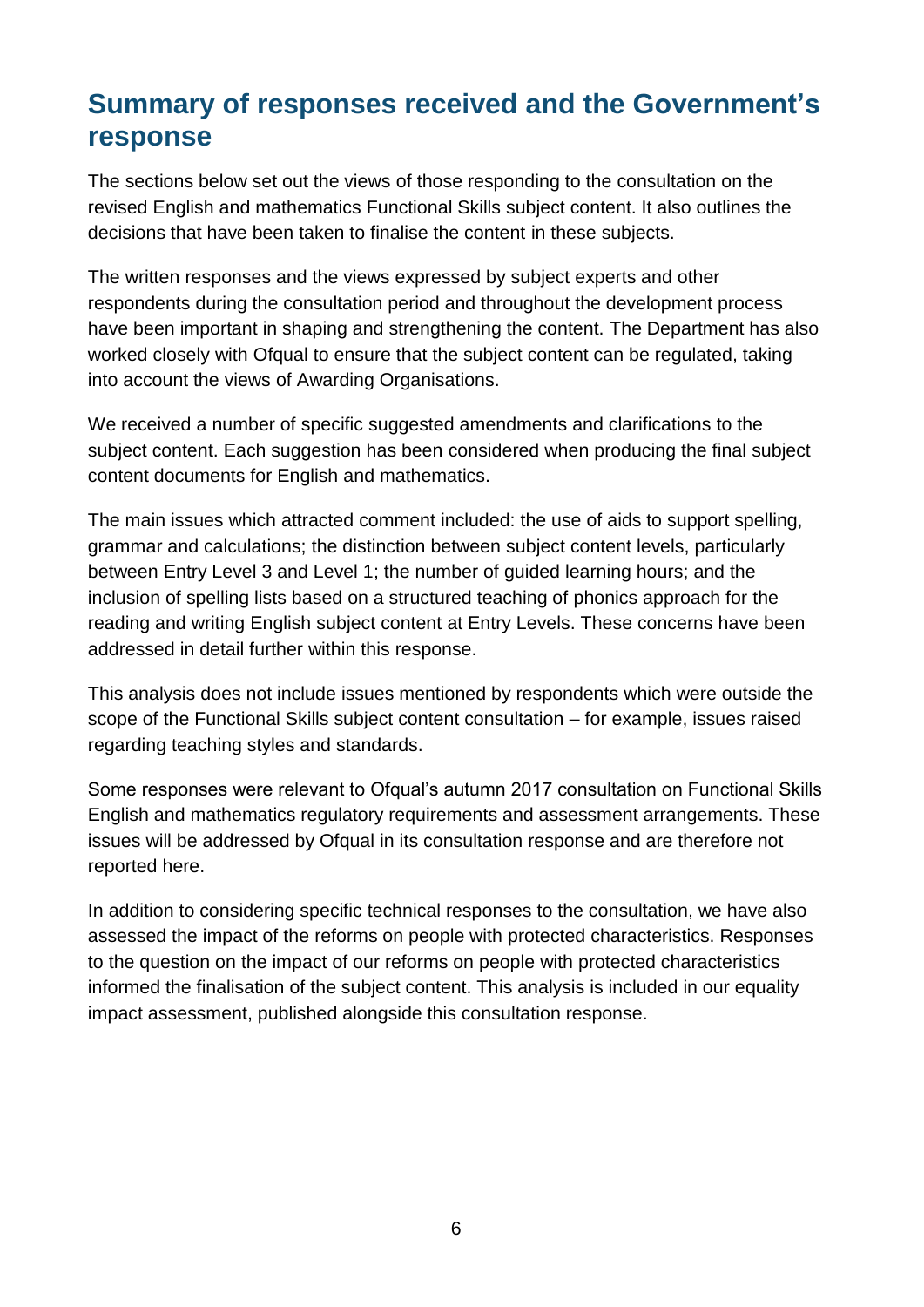# <span id="page-6-0"></span>**Question analysis**

## <span id="page-6-1"></span>**Knowledge and understanding for Functional Skills**

**Does the proposed subject content cover the appropriate knowledge and understanding for Functional Skills in these subjects?**

|           | <b>Total</b> | <b>Percent</b> |
|-----------|--------------|----------------|
| Yes       | 215          | 65%            |
| <b>No</b> | 67           | 20%            |
| Not Sure  | 51           | 15%            |

#### **Government response**

Almost two-thirds of the respondents thought that the proposed subject content covered the appropriate knowledge and understanding for Functional Skills in these subjects. They agreed that the subject content has the breadth and scope required to give students the skills they need and that the subject content and expectations are appropriate.

Three respondents expressed the need for robust plans to ensure that Functional Skills teachers are trained and supported to adjust to the new standards and qualifications. Where required, we will work with the sector to develop and adapt continuous professional development resources to support teachers to deliver the new standards and qualifications. It will also be important that Awarding Organisations offering the reformed Functional Skills qualifications put in place appropriate support for their centres to help them deliver and assess the reformed qualifications.

A few respondents raised concerns about the time and funding required to teach the reformed qualifications to enable students to make progress. The Department will work with Awarding Organisations to assess how many guided learning hours the reformed qualification will require within existing rules.

Some Awarding Organisations were concerned that producing assessment material and resources from the subject content will be difficult, and that more clarification on certain areas of the subject content is needed. In response to this we have made amendments to the subject content with the aim of providing a clear framework for teachers, education providers and Awarding Organisations to comparably teach and assess the new Functional Skills qualifications. However, the subject content aims to set out what must be taught. It does not attempt to indicate how those expectations must be assessed. This is covered, as appropriate, in Ofqual's general and subject specific regulations.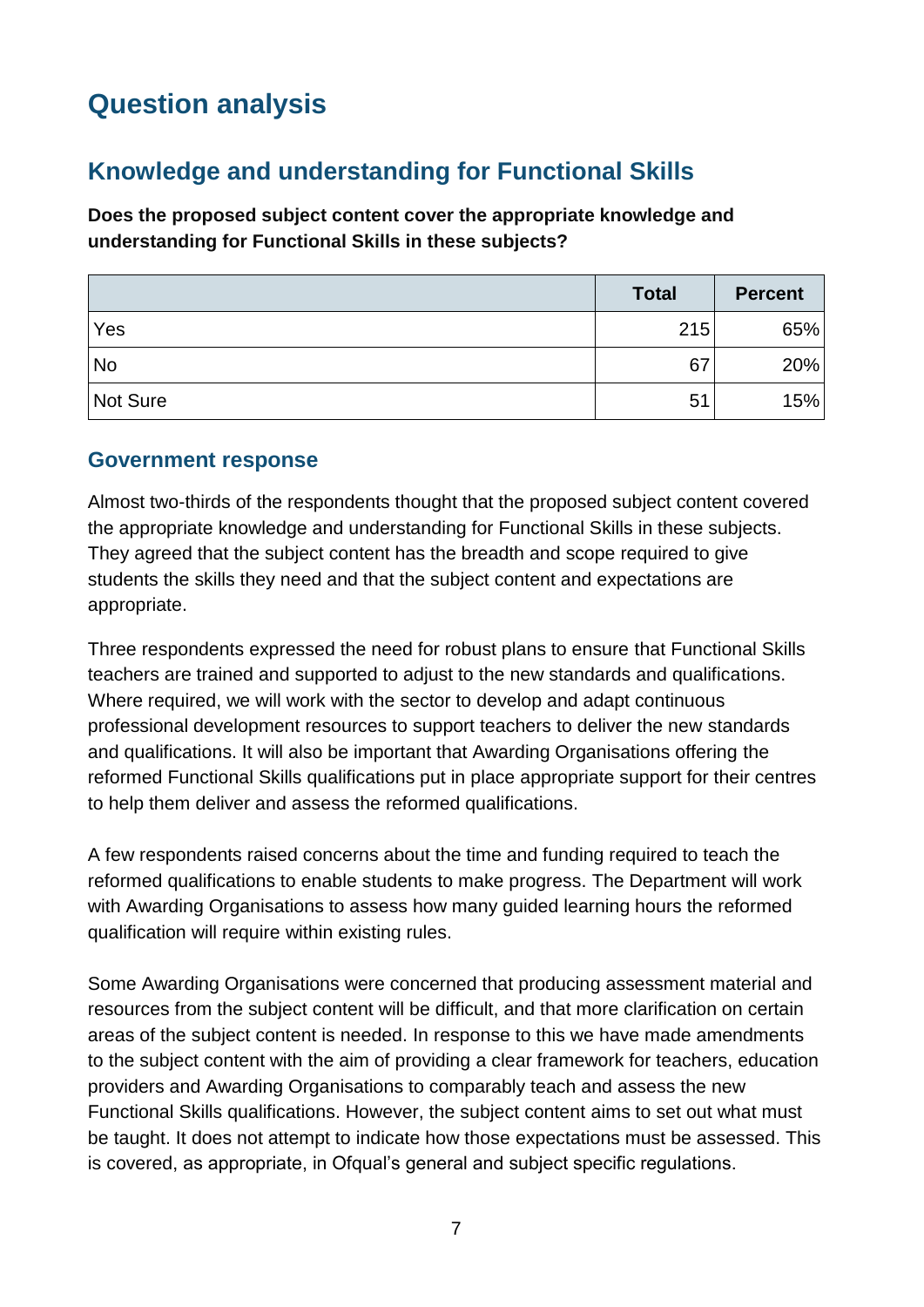## <span id="page-7-0"></span>**Supporting progression to higher levels of study**

**At Entry Levels: Does the content cover the key elements of literacy and numeracy needed to support students to progress to higher levels of study in English and mathematics?**

|           | <b>Total</b> | <b>Percent</b> |
|-----------|--------------|----------------|
| Yes       | 188          | 56%            |
| <b>No</b> | 70           | 21%            |
| Not Sure  | 75           | 23%            |

#### **Government response**

Over half of the respondents felt that the subject content at Entry Levels covers the key elements of literacy and numeracy needed to support students to progress to higher levels of study in English and mathematics. Many of these respondents also commented that the subject content gives a well-balanced, sound and secure foundation to build on, to further a student's knowledge and support progression.

The addition of the word lists for spelling and reading was largely welcomed as a solution to the longstanding issue of standardisation and expectations across levels.

Twenty-seven respondents expressed concerns that phonics should only be included within the subject content as one of several teaching strategies. However, a further six respondents cited it as a positive step forward. The revised subject content sets out the lists of words that students at Entry Levels should be able to read and spell. These words are linked to the understanding of the letter/s-sound correspondences. Securing this knowledge is an important step to helping people learn to read. The details of the letter/ssound correspondences for the Entry Levels have been included in the subject content to ensure that students can decode unfamiliar words.

Five respondents expressed concern about the volume and word selection of the phonetic word lists. To address these concerns we have considered comments on the phonetic word lists and worked with subject experts to revise and reduce the word lists.

Three respondents felt that a large amount of continuing professional development would be needed to help teachers to deliver phonics successfully. To support this we will work with the sector to develop and adapt resources to support the successful teaching of phonics to support these qualifications.

Four respondents were concerned that the teaching of phonics may affect students' desire to participate in the qualification. Specifically, they felt that adult students could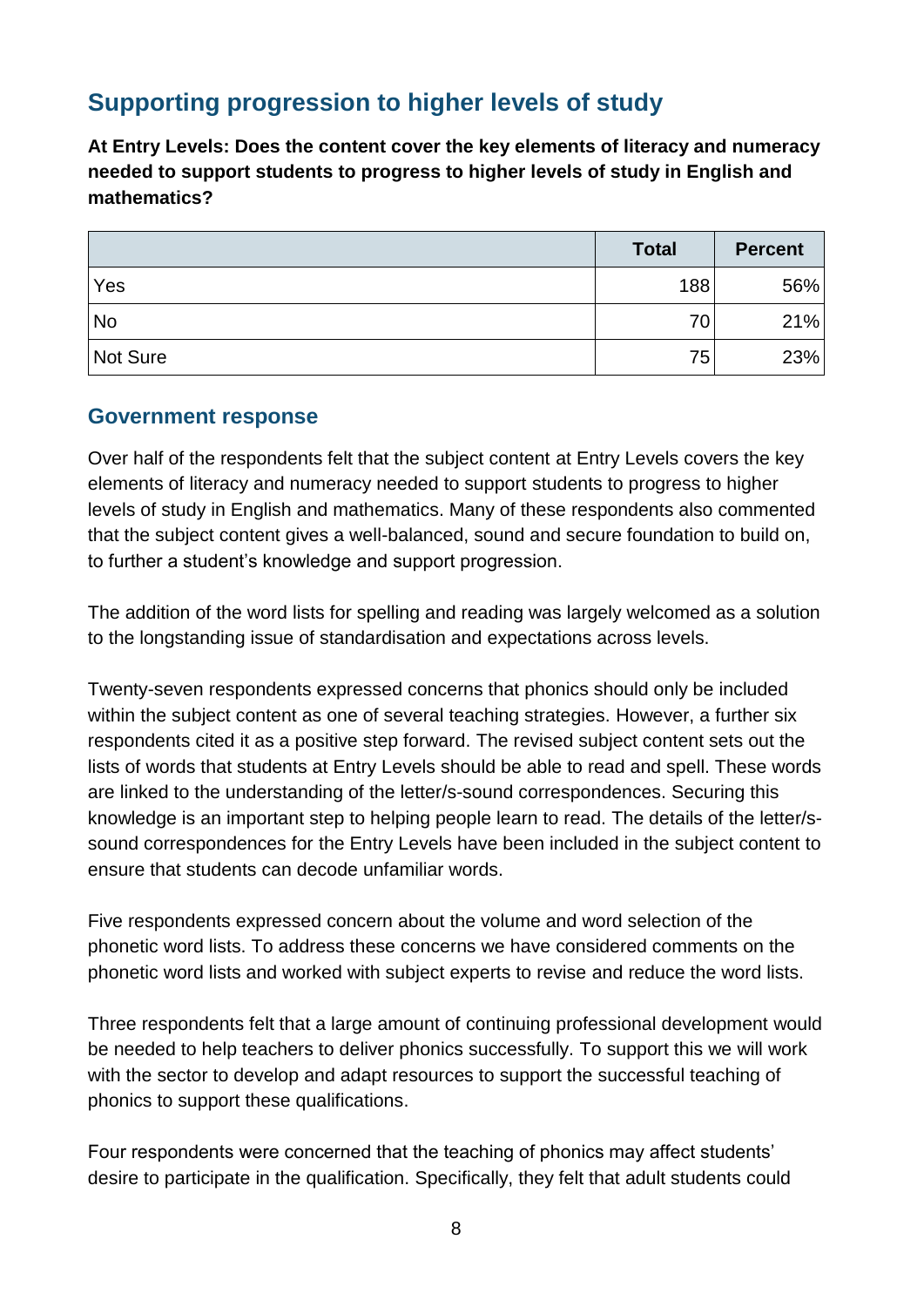find phonics patronising and remind them of school. We will work with the sector to ensure that adults who need support learning how to read and write are taught in a way that is appropriate to their needs, supported by appropriate materials.

Twenty-seven respondents, the majority from further education institutions, were concerned that some of the subject content seems challenging for the level proposed, particularly at Entry Levels. Others were concerned that some of the progression between levels is too great and that the subject content does not provide sufficient knowledge or understanding for the student to progress to the next level. Others argued that the greater challenge narrowed the gap between levels.

Each of the levels are aligned with national curriculum key stages as follows: Entry Level 1 – Key Stage 1; Entry Level 2 and 3 – Key Stage 2; Level 1 – GCSE grade 3 to 1; Level 2 – GCSE grade 4. Following the Education and Training Foundation's initial Functional Skills reform consultation, responses to an earlier version of the subject content were analysed and considered when producing the proposed subject content. The latest version of the subject content has attempted to even out the distinction between levels, without compromising the alignment to the national curriculum key stages.

A small number of respondents also commented that the content is similar to that of GCSEs, making it less 'functional', which may discourage students who need a graduated approach to support them with their underpinning knowledge. The reformed subject content will provide the knowledge and underpinning skills that students will need to build upon at each level. The contextualisation of the subject content will be provided by the education institutions in teaching the qualifications and the Awarding Organisations in designing and assessing them.

Eighteen respondents were concerned that education providers may require extra guided learning hours to assist students who need more time to progress. They were also concerned that the inclusion of phonics at Entry Levels will mean that students will need to spend more time learning sounds and spellings. We will work with Awarding Organisations to assess how many guided learning hours the reformed qualification will require within existing rules.

For 16-19 year olds, providers have access to 'disadvantage funding' in order to make reasonable adjustments for individuals. This funding is allocated by formula within the providers basic funding programme and is there to help meet the additional needs of students including those with a disability or special educational needs.

For students aged 19 and above, through the Adult Education Budget, the Department for Education provides Learning Support funding to providers to help them meet the additional needs of adult students and meet the costs of reasonable adjustments as set out in the Equality Act 2010. Learning Support can cover a range of needs including an assessment for dyslexia, funding to pay for specialist equipment or helpers; and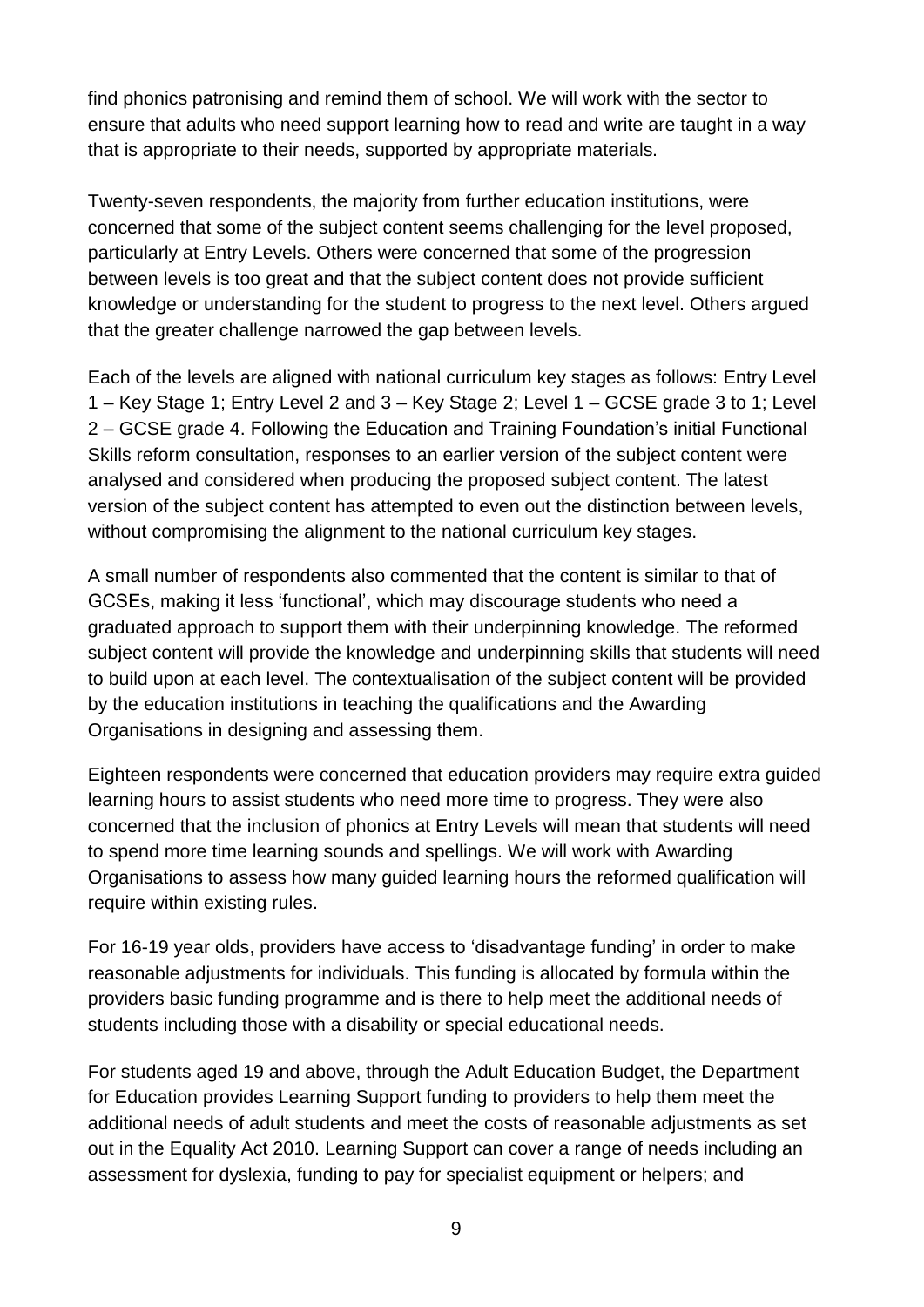arranging signers or note takers. Learning Support is also available to providers delivering apprenticeships or training funded by the Adult Education Budget.

There are three elements to this funding:

- **Fixed monthly rate** providers claim a fixed monthly rate for each student to fund support e.g. equipment, an interpreter, support worker.
- **Excess** if support needs exceed the fixed monthly rate providers can claim excess costs.
- **Exceptional Learning Support** if support costs exceed £19,000, providers can apply for Exceptional Learning Support, with appropriate supporting evidence.

<span id="page-9-0"></span>Some students with profound learning difficulties and/or disabilities may have an Education, Health and Care Plan (EHCP) which includes high needs funding up to 25 years of age. This is funded outside of the Adult Education Budget.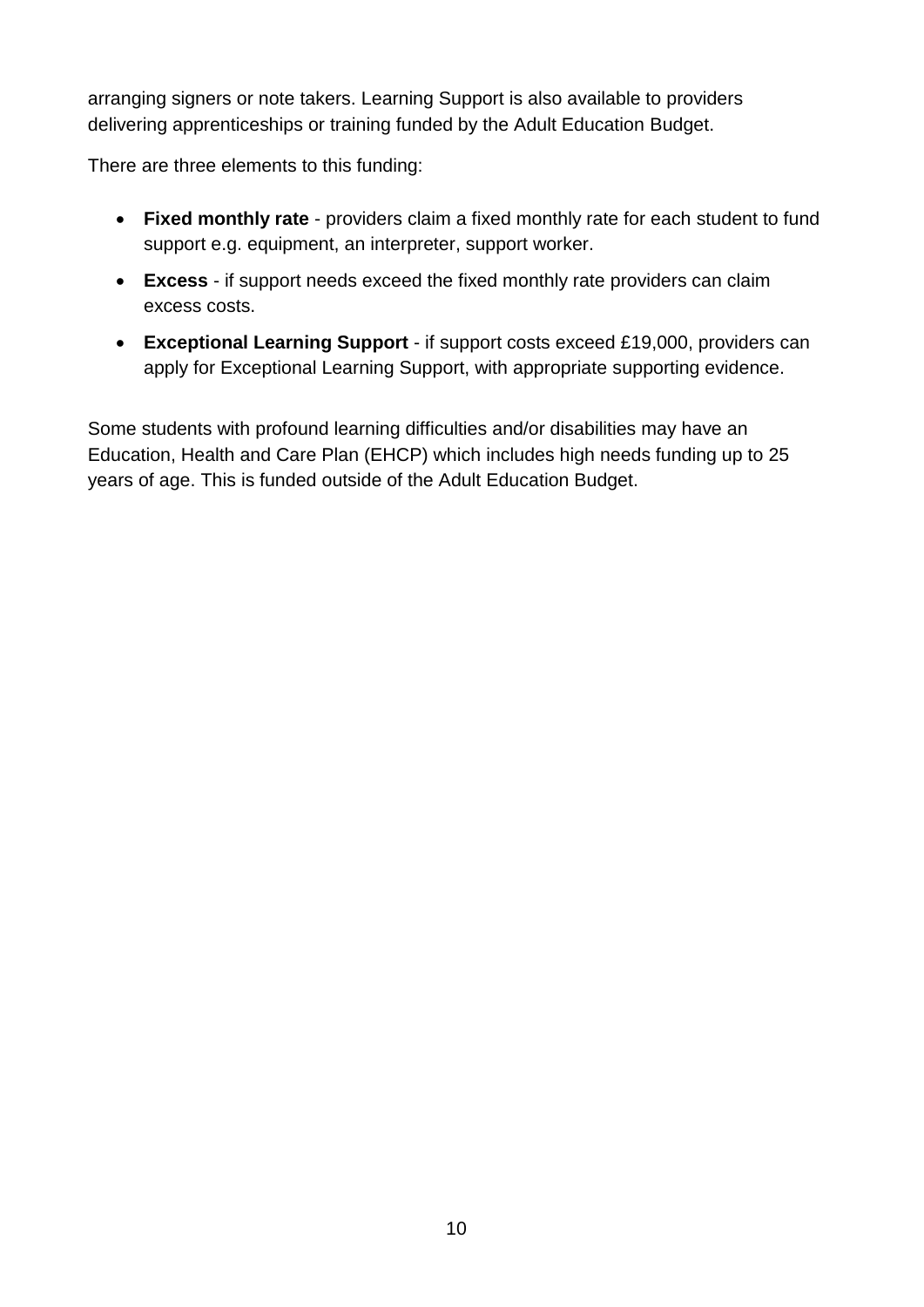## **Literacy and numeracy needed for employment**

**At Levels 1 and 2: Does the content cover the key elements of literacy and numeracy needed for employment?**

|           | <b>Total</b> | <b>Percent</b> |
|-----------|--------------|----------------|
| Yes       | 200          | 60%            |
| <b>No</b> | 64           | 19%            |
| Not Sure  | 69           | 21%            |

#### **Government response**

The majority of respondents thought that the content covers the key elements of literacy and numeracy needed for employment. A large number of respondents felt that mathematical problem solving, decision-making and statistical knowledge are good, important skills to acquire. There was recognition that the more robust demands of the qualification were likely to meet employers' demand for staff with better-developed communication skills.

A specific comment showed concern that although the focus on employer needs in reforming the Functional Skills qualifications is welcome, there is no evidence of how the new proposals might match the whole spectrum of UK employer workplace requirements. The Department, working closely with the Education and Training Foundation and in consultation with Ofqual, produced the latest version of the Functional Skills subject content. During the course of the reform programme we have worked with a wide range of employers of different sizes, types and sectors to understand mathematics and English skills required from Functional Skills qualifications. We used this feedback to inform the subject content and include specific skills that employers have stated they require from individuals in the workplace.

Four respondents commented that the Level 1 and 2 subject content is directly applicable to students and provides a good basis for the use of numeracy and literacy in real life situations. They also commented that the narrower breadth of content compared to a GCSE and the functional nature of the assessment in contextualised scenarios makes the Functional Skills courses appealing to students.

One respondent highlighted the fact that every sector of industry has different requirements and that the subject content is too generic and therefore does not meet all of these requirements. They requested that the subject content should be more specific to vocational areas to allow the content to be functional and contextualised. However, the subject content is not designed to be occupationally-specific, but rather to set out the broader skills required at each skill level. Teaching approaches should be adapted to suit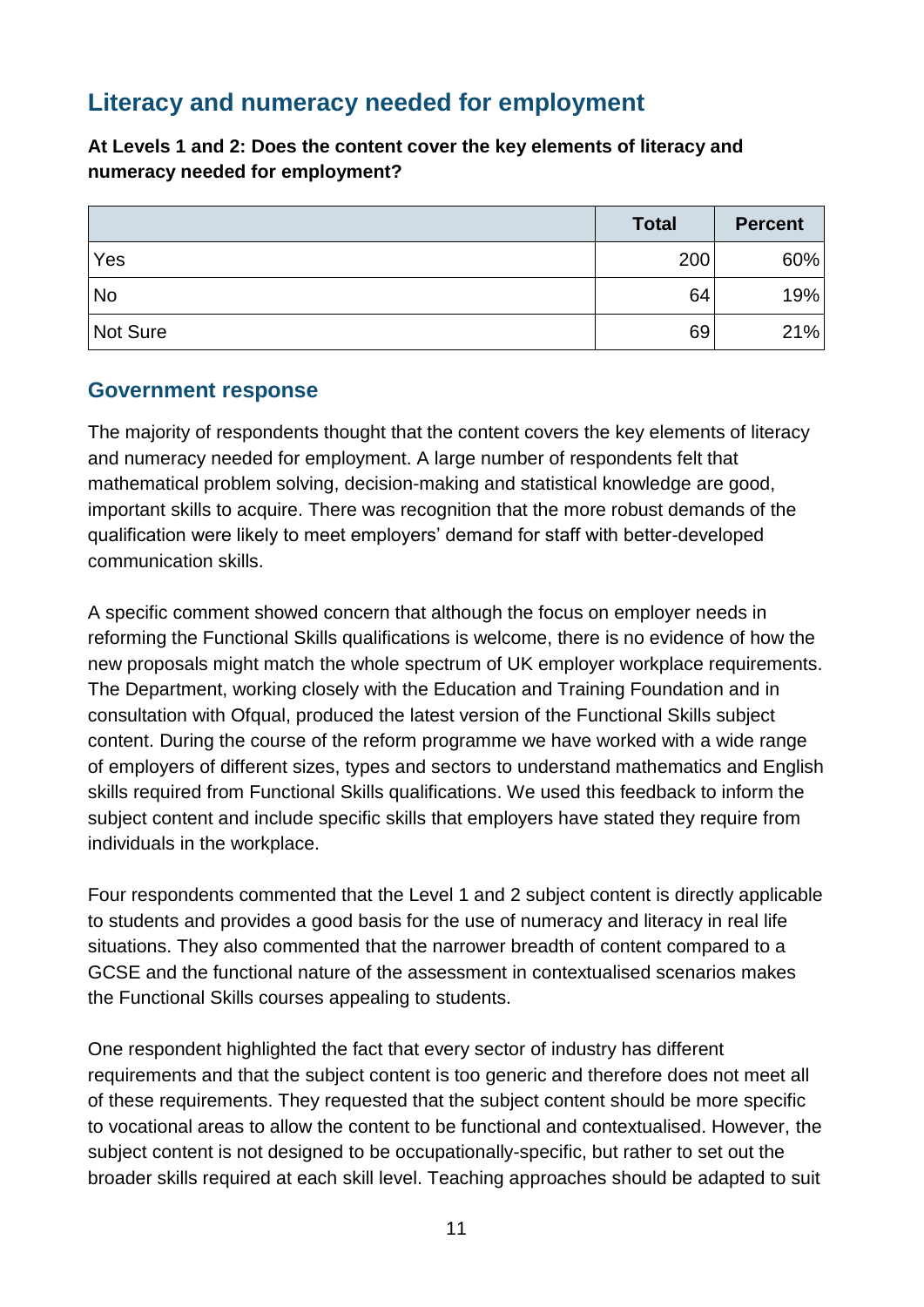the specific occupational context, if required. We will also work with panels of professionals as part of the T level development process to set out occupation-specific mathematics and English requirements, where appropriate.

A small number of respondents stated that they did not think that a non-calculator assessment was required. This is because tools such as calculators and spreadsheets are readily available in the workplace as long as students know how to use them. Some respondents felt that students should be encouraged to use both calculators and spelling and grammar checking tools, since they would usually have access to these tools and removing them would be unrealistic.

However, in contrast, a similar number of respondents felt that having a non-calculator assessment and not being able to use spelling or grammar check would support students in retaining information. They also felt it would place less reliance on such tools, allowing students to gain the underpinning knowledge needed to use calculators or dictionaries more effectively. A few respondents also felt that allowing the use of these tools to check calculations and spelling and grammar, would undermine the validity of the qualification.

<span id="page-11-0"></span>During the course of the development of Functional Skills subject content, employers emphasised that they place significant emphasis on the need for people to be able to carry out basic mental arithmetic, check their own calculations and use correct spelling, punctuation and grammar<sup>1</sup>. This is why we have included sections to enable the assessment of these skills in the revised subject content.

1

<sup>1</sup> [Making Maths and English Work for All Report](http://www.et-foundation.co.uk/wp-content/uploads/2015/04/Making-maths-and-English-work-for-all-25_03_2015002.pdf)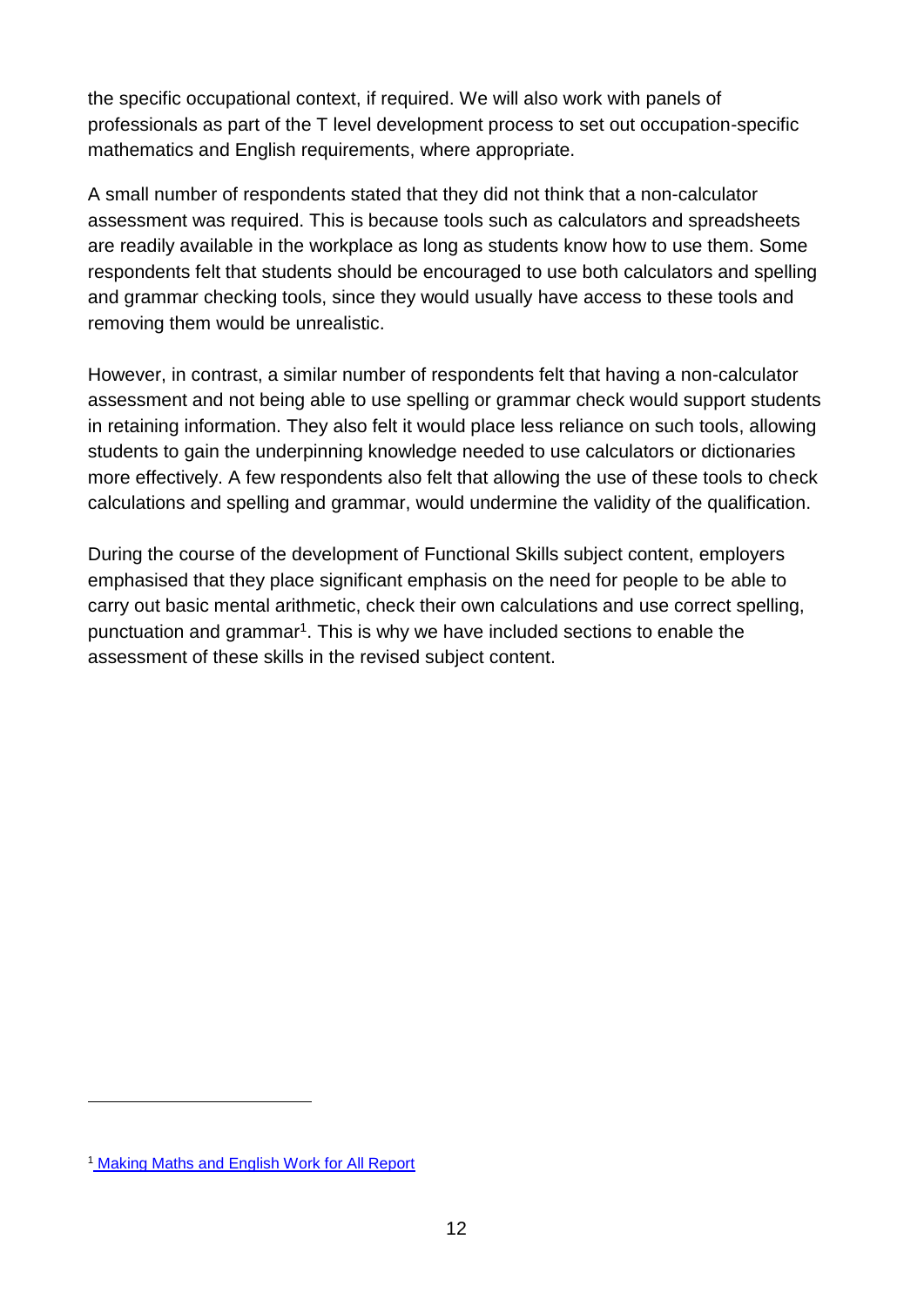## **Securing progression into further study**

**At Levels 1 and 2: Will the proposed qualifications secure sound progression for the purposes of progression into further study?**

|           | <b>Total</b> | <b>Percent</b> |
|-----------|--------------|----------------|
| Yes       | 179          | 54%            |
| <b>No</b> | 63           | 19%            |
| Not Sure  | 91           | 27%            |

#### **Government response**

Over half the respondents thought that the proposed qualifications secure sound progression for the purposes of progression into further study and that the specification provides a good range of underpinning skills. Many felt that Functional Skills work well for those who need a qualification to progress to a non-technical degree or employment.

There was a wide view that the new Functional Skills qualifications require good positioning and marketing in order for further education providers and employers to understand and accept the qualifications as a route to further study. We agree that the reformed qualifications need to be positioned and marketed to promote greater awareness of their purpose and relevance and will work to increase their recognition among employers and education providers.

Some Awarding Organisations expressed a concern that the reformed Level 2 Functional Skills qualification will be harder to obtain than a grade 4 (previously a grade C) at GCSE. Functional Skills qualifications are designed differently to GCSEs. They are not graded but assessed on a pass or fail basis, with a pass demonstrating core knowledge in each of the areas tested. Depending on an individual's skills and background this may better suit certain types of students. Ofqual is responsible for ensuring consistency in regulation between Level 2 qualifications.

We heard concerns voiced from four providers that there is a significant gap between the same levels within different Awarding Organisations. We have communicated these concerns to Ofqual who is responsible for regulating the qualifications.

There was one respondent who thought that Functional Skills should be more closely coordinated with existing and proposed qualifications. Functional Skills qualifications are already integrated as study options within 16-19 education, traineeships, apprenticeships and wider adult education. We are in the process of developing the requirements for forthcoming T levels with employer led T level panels creating outline content for these new programmes.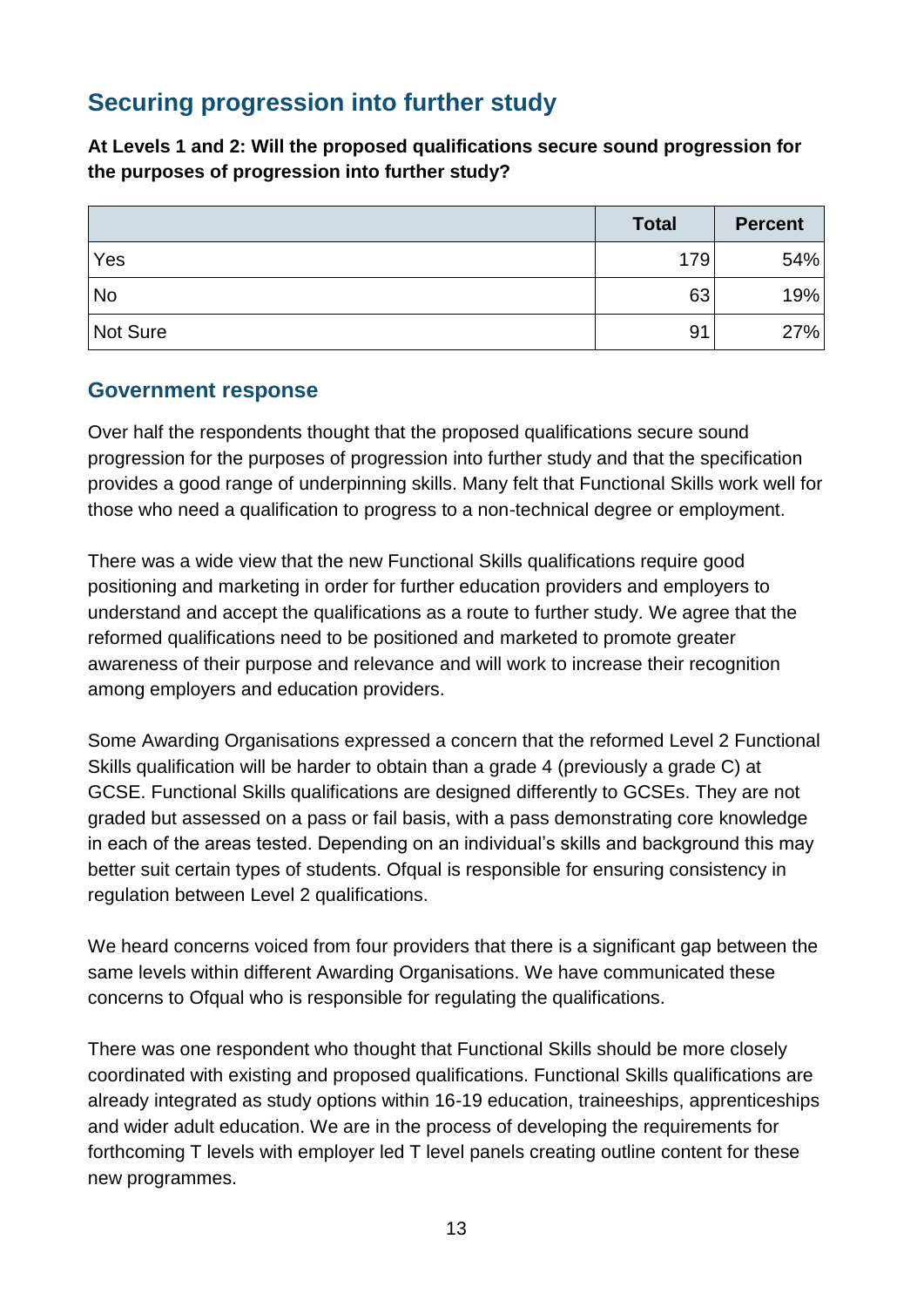## <span id="page-13-0"></span>**Assurance that knowledge is built on and represented**

**Does the proposed subject content provide assurance that essential knowledge taught in earlier levels is built upon and represented adequately?**

|           | <b>Total</b> | <b>Percent</b> |
|-----------|--------------|----------------|
| Yes       | 193          | 58%            |
| <b>No</b> | 72           | 22%            |
| Not Sure  | 86           | 20%            |

#### **Government response**

The majority of respondents felt that the proposed subject content provides assurance that essential knowledge taught in earlier levels is built upon and represented adequately.

Five respondents expressed concerns that the spelling lists were too difficult and too long for students undertaking a Functional Skills qualification for the first time. They were particularly concerned for those individuals who have not received sufficient schooling. Additionally, some felt that adult students who struggle with spelling may be put off by the level of difficulty in this requirement and this may also lead to lessons of learning by rote. Conversely, other respondents welcomed the inclusion of word lists as they ensured consistency and aided comparability for students between teaching institutions and Awarding Organisations.

The Department has worked with subject experts to revise and reduce the word lists included within the subject content. Inclusion of the lists in the Functional Skills subject content brings comparability between the Awarding Organisations to ensure consistency.

Some respondents commented that Functional Skills teachers need to have the skills and competence to deliver the subject content to a high level, and provide functional scenarios to allow students to learn and apply their skills. As part of the Functional Skills qualification reform, the Department is working closely with the sector to develop a wellplanned, robust training programme for teachers and education providers prior to the first teaching of the qualifications in September 2019. This training programme aims to give teaching staff the support, confidence and tools they require to enable them to deliver the new qualifications.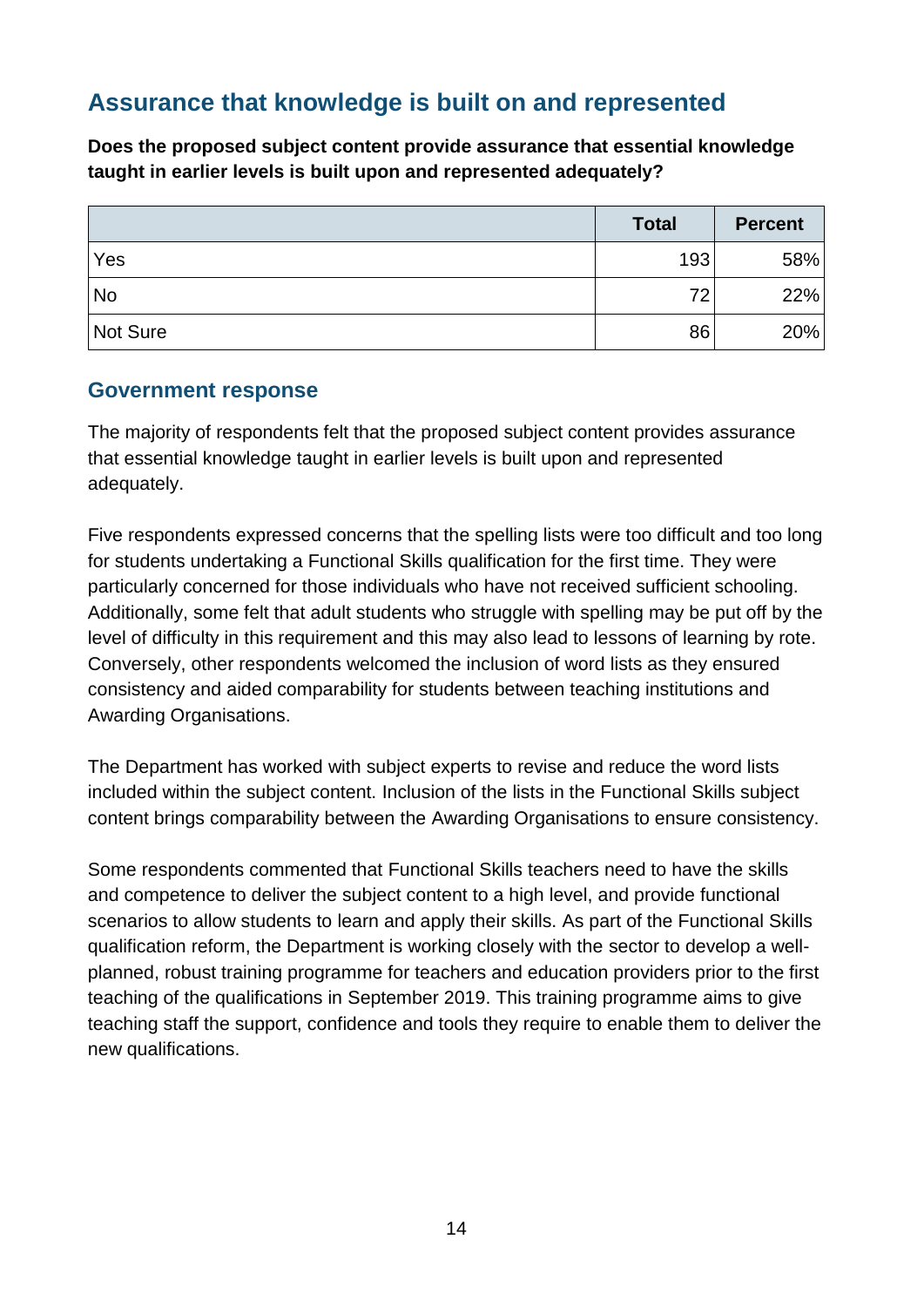# <span id="page-14-0"></span>**Conclusion and next steps**

We are grateful to all those who responded to the consultation and to those individuals who have worked with Awarding Organisations and the Department to finalise subject content for these qualifications. We believe that the changes made in response to the consultation appropriately address the issues raised, and that the content we have published will provide people with the high quality qualifications they deserve.

Following the publication of the revised subject content we will continue to work with the sector to prepare for the introduction of the reformed English and mathematics Functional Skills qualifications in 2019. In addition, Ofqual will begin the consultation process on the conditions of and guidance for Functional Skills English and mathematics qualifications.